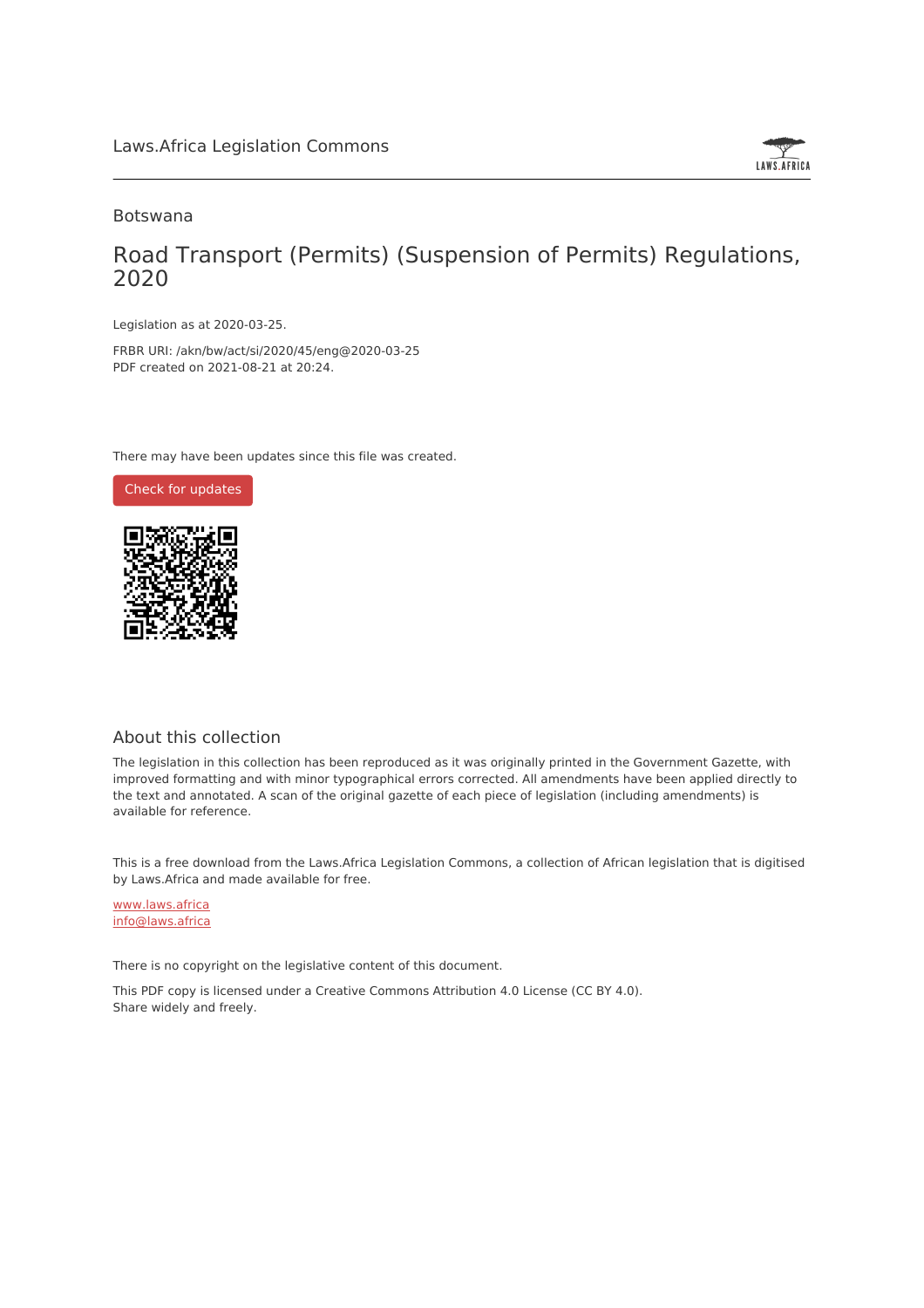## **Table of Contents**

| Road Transport (Permits) (Suspension of Permits) Regulations, 2020 |  |
|--------------------------------------------------------------------|--|
| Statutory Instrument 45 of 2020                                    |  |
| 1. Citation and commencement                                       |  |
| 2. Suspension of permits                                           |  |